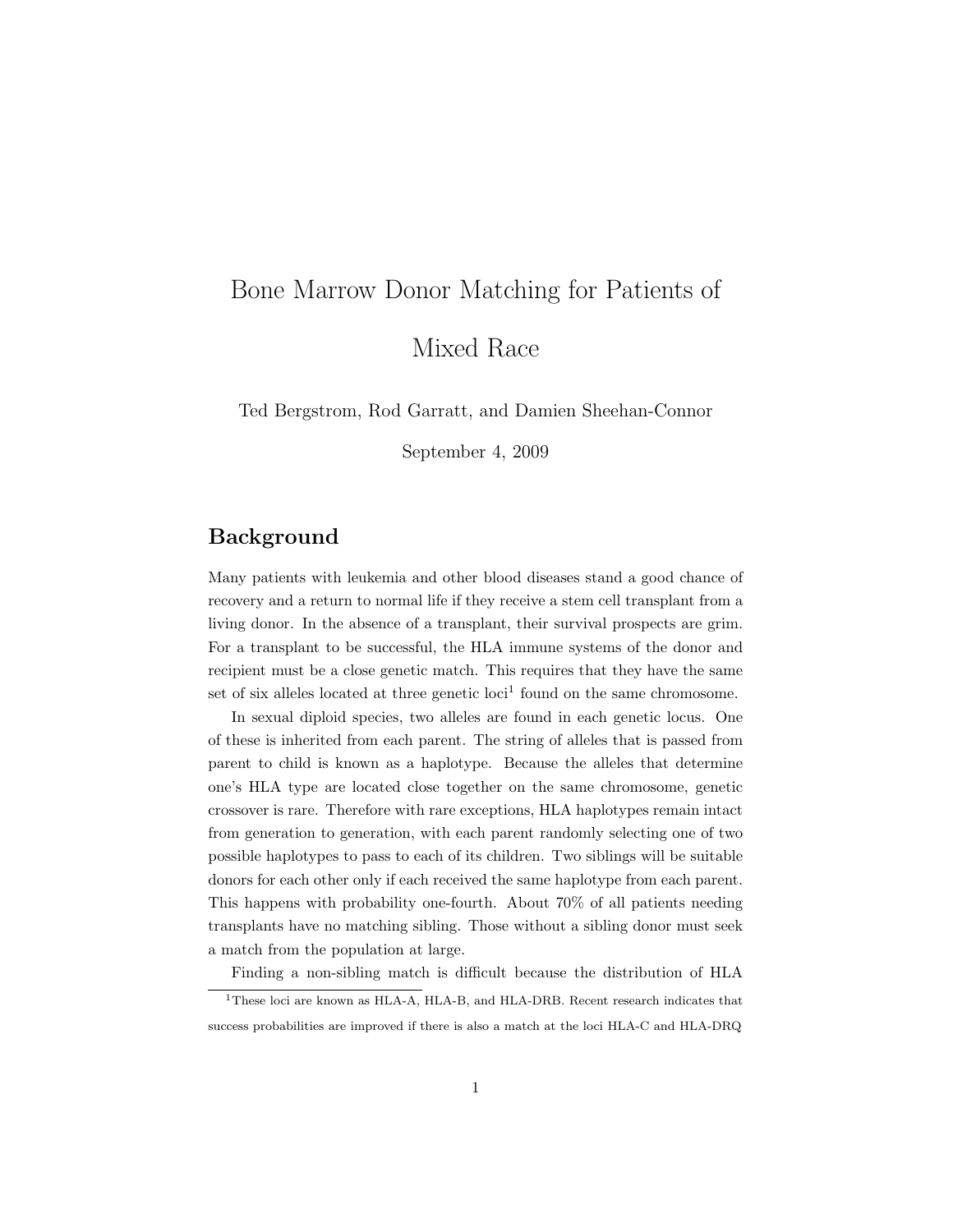types is extremely diffuse. There are more than 10 million possible types. Approximately one half of Americans of European ancestry belong to types with frequency less than one in one hundred thousand, while twenty percent belong to types with frequency less than one in a million. The distribution of types is even more diffuse for persons of Asian and African ancestry. Two individuals are far more likely be a match if they are of the same race. Because the world's registries have many more persons of European than of Asian or African ancestry, chances of finding a match are significantly smaller for the latter groups.

In response to this problem, the developed nations of the world have set up national volunteer registries. Registrants pledge that they will contribute stem cells to any needy patient for whom they are the best available match. Each registrant's HLA type is determined by DNA testing and is recorded along with contact information. The U.S. National Marrow Donor Program (NMDP) had roughly 5.5 million persons of European extraction (whites), 520,000 Asian-Americans, 550,000 African-Americans, and 690,000 Hispanics.<sup>2</sup>

The largest available source of data on the distribution of HLA types is the NMDP registry. The NMDP records the self-reported race and determines the HLA type of each registrant. In the early years of the registry, most volunteers were typed only at two loci, HLA-A and HLA-B. As technology improved, new registrants were typed at the three loci, HLA-A, HLA-B, and HLA-DRB1. In a 1997 paper, M. Mori et al [9] used a sample of about 400,000 registrants who had been typed at three loci to estimate the distribution of HLA types in each racial subgroup of the U.S. population. More recently, Kollman et al [7] performed a similar exercise, with a sample of about two million registrants, including 1.2 million European-Americans, 250,000 Asian-Americans, 280,000 African-Americans, and  $320,000$  Hispanics.<sup>3</sup> Although the samples used in the Mori and Kollman studies are large, they are not nearly large enough to provide

<sup>2</sup>The registries of the world include about 10 million persons of European ancestry, 1.4 million of Asia ancestry, and 650,000 of African ancestry and 690,000 persons designated as Hispanic-Americans. Japan with 328,000 and Taiwan with 285,000 have the largest registries in Asia. Hong Kong has 67,000. China has 7,000 and India 1,000 registrants. The number of black Africans in African registries is extremely small.

<sup>&</sup>lt;sup>3</sup>The Kollman study was able to achieve this larger sample partly because the number of the increased number of persons in the registry who have been typed at all three loci and partly because it applied a more general estimation method that is able to use extract information from data about early registrants who had been typed only at two loci.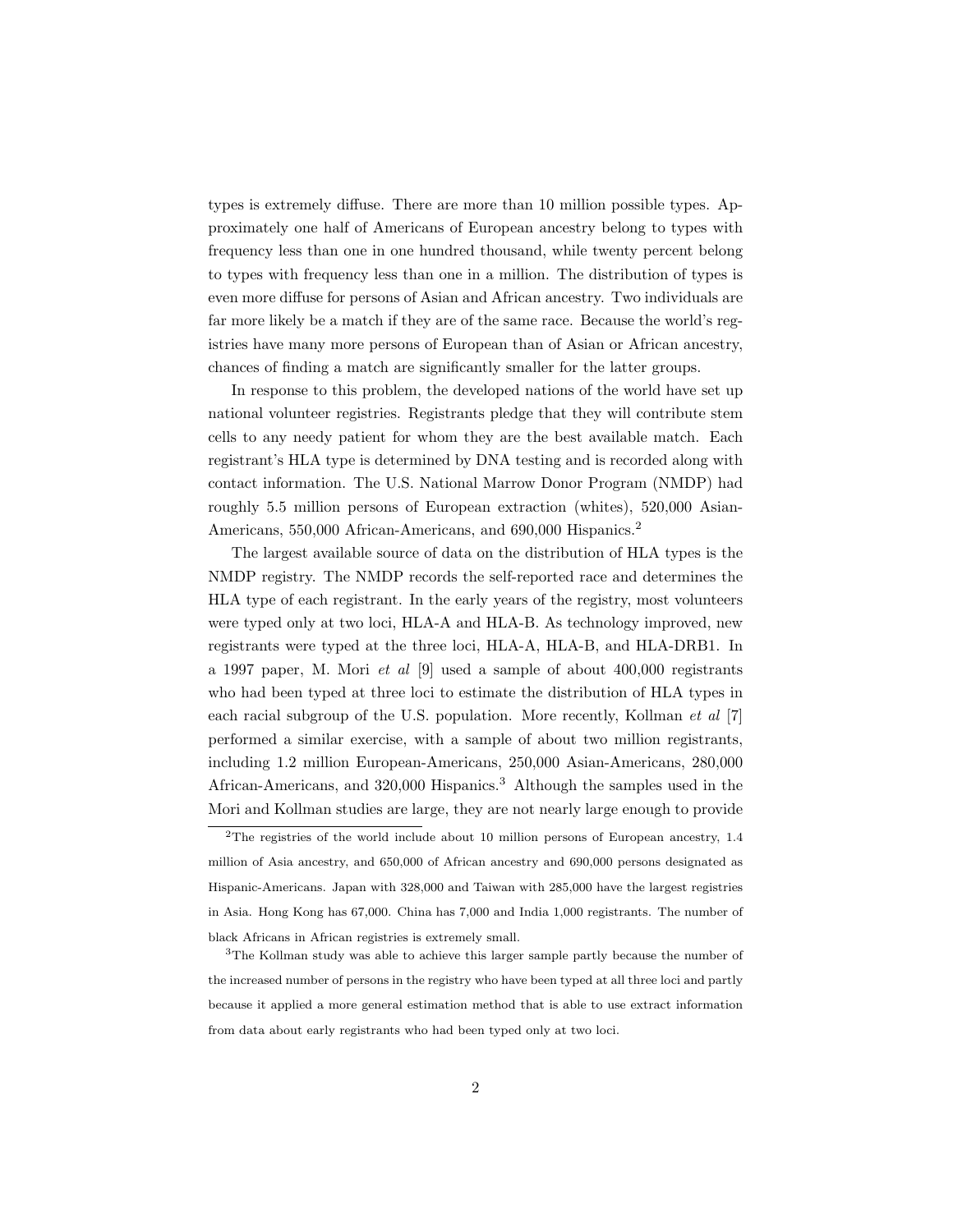good direct estimates of the distribution of relatively rare types. Many types HLA-types that are present in the population will simply not appear at all in the sample. But the mechanics of diploid genetics make it possible, with the aid of reasonable assumptions about mating patterns, to construct maximumlikelihood estimates of the distribution of HLA haplotypes for each race. Since the number of possible haplotypes at the three-locus level is "only" of the order of 3,000, the data available from the NMDP registry is sufficient to yield reasonably accurate estimates of haplotype distributions. The Mori and Kollman studies followed this strategy and published tables that report estimates of the frequency distribution of haplotypes in each racial group.

In a recent paper [2], we used Mori's estimates of the haplotype distribution of whites, African-American, Asian-American, and Hispanics in the NMDP registry to estimate the distribution HLA-types in each race. We made these estimates under the assumption that individuals mate within their own race and that within-race mating is random with respect to HLA-type. With these estimates we calculate the probability that individuals of each race would find a matching HLA type in a registry of given size and racial composition. We then conducted a benefit-cost analysis of the value of adding registrants of each race to that registry. We concluded that the expected present value of adding registrants of all races to the NMDP exceeded the costs, with the difference being largest for the minority populations.

In the current paper, we update our estimates of matching probabilities based on the larger and more recent Kollman study [7] and on more recent statistics on the size of the NMDP registry. We also present what we believe to be the first systematic analysis of the probability of finding a match for persons of mixed race.

## Matches for Persons of Mixed Race

It has often been observed that finding a match is especially difficult for persons of mixed race. Since a matching donor must have inherited the same genes from both parents, the best prospect for a person of mixed race is someone of the same mixed-race heritage. But persons of specific mixed-race combinations are relatively scarce. Approximately 2 percent of the population in the United States, 1.5 percent of the population of Canada, and 1.4 percent of the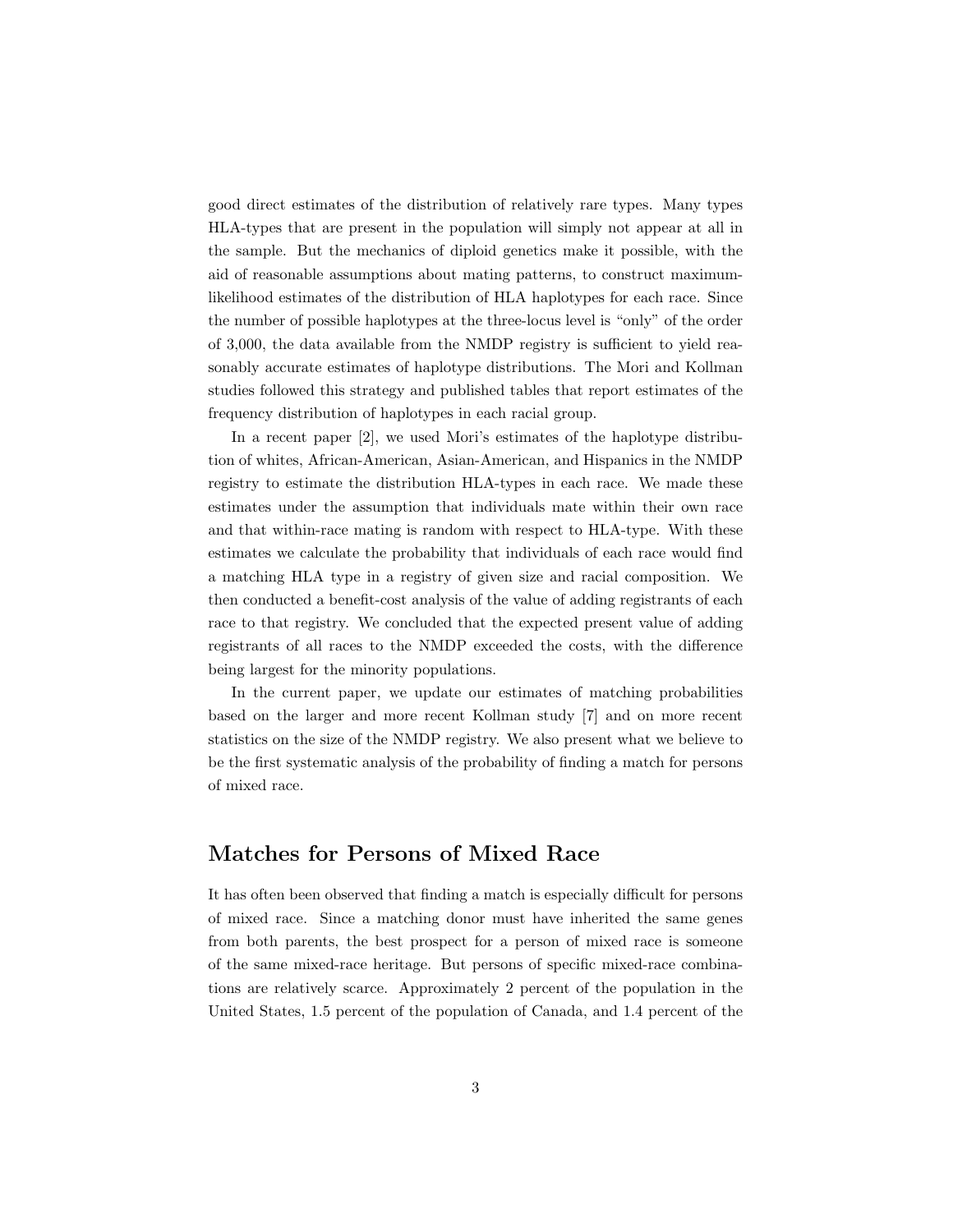population of the United Kingdom declare themselves to be of mixed race.<sup>4</sup>

A dramatic instance of this problem appeared in an Associated Press story dated May 27, 2009.

If Nick Glasgow were white, he would have a nearly 90 percent chance of finding a matching bone marrow donor who could cure his leukemia. But because the 28-year-old bodybuilder is one-quarter Japanese, his doctor warned him the outlook was grim. Glasgow's background, he said, would make it impossible to find a match, because a match usually comes from a patient's own ethnic group.

The doctor "didn't say it was slim-to-none. He didn't say it would be hard. He said 'zero chance,"' Glasgow's mother, Carole Wiegand, recalled...

At a time when the number of multiracial Americans is rising, only a tiny fraction of donors on the national bone-marrow registry are of mixed race. The National Marrow Donor Program is trying to change that by seeking more diverse donors for patients suffering from leukemia, lymphoma and other blood diseases. "The truth is, when people of different backgrounds marry and produce offspring, it creates more types that are harder to match," said Michelle Setterholm, the program's director of scientific services. "The probability just gets lower when you have people of mixed ancestral DNA."

Friends and co-workers of Mr. Glasgow organized a vigorous web-based campaign to find a matching donor for him, with special attention devoted to persons of mixed Japanese-European ancestry. Within a month, not one, but two willing donors of matching HLA type were found. Evidently he had better than a "zero chance" after all.

Awareness of some simple facts of genetics might have improved the quality of this story (and of the Stanford doctor's opinion). Since the relevant HLAalleles are closely linked, recombination of these alleles is rare, and children of

<sup>4</sup> In the U.S. census of 2000, about 0.28 percent of the population was identified as mixedrace African-American and white and 0.31 percent as mixed-race Asian and white, about 0.8 percent were identified as white and "some other race".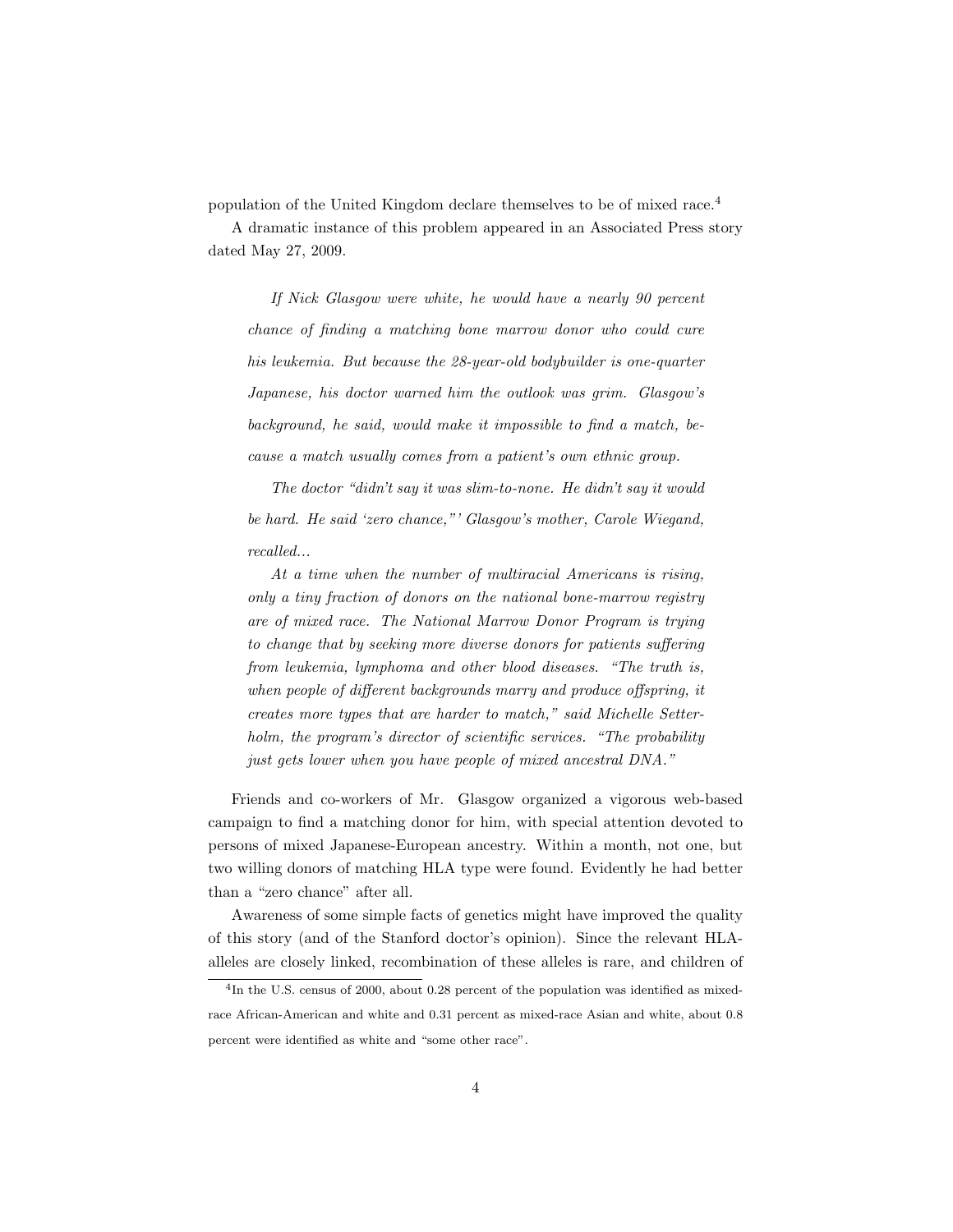mixed race will almost always carry one haplotype inherited from each parent. If the only information we had about Mr. Glasgow's HLA-type was that he is mixed Japanese-European ancestry and does not have a match in the NMDP registry, we should conclude that his chances of finding a match from further search are better, not worse, than they would have been had he had been entirely of European ancestry. In the latter case, we would know that he had no match in a registry of 5.5 million potential donors. Thus he would almost certainly be of an extremely rare HLA-type and the chances that he would find a match among another thousand or even ten thousand newly recruited donors would be tiny. But given that he has one Japanese grandparent, it is quite possible that he has one haplotype that is not especially rare among Japanese but rare among whites and one that is not especially rare among whites, but rare among Japanese. In this case, his best prospects for a match are persons with one Japanese and one European parent.<sup>5</sup> The number of such persons currently in the registry is probably less than  $4,000^6$  and so the fact that he did not have a match in the current registry does not imply that his type is extremely rare among persons of Japanese-European ancestry. Thus there seems a reasonable chance that adding a few hundred persons of this background would produce a match.

#### HLA-Type Distributions By Race and Mixed Race

Even though the Kollman and Mori studies did not have access to large samples of HLA-types of persons of mixed races, their estimated haplotype distributions for the unmixed races can be used to estimate the distribution of HLA-types

<sup>&</sup>lt;sup>5</sup>It is worth pointing out that the fact that someone is one-fourth Japanese and threefourths white does not mean that his most likely match is of the same fractional ancestry. Someone with one Japanese and three white grandparents has a probability one half of having one haplotype of Japanese descent and one of European descent and a probability one half of having two haplotypes of European descent. In the former case his best prospects for a match have one parent of each race. In the latter case, his best prospect is someone with two white parents.

<sup>6</sup>We estimate that there are about 42,000 persons of mixed Asian-European ancestry in the registry. Japanese-Americans constitute about 7 percent of the Asian-American population. If they make up the same proportion of persons of Asian-white ancestry in the registry, there would be less than 3,000 such persons in the registry.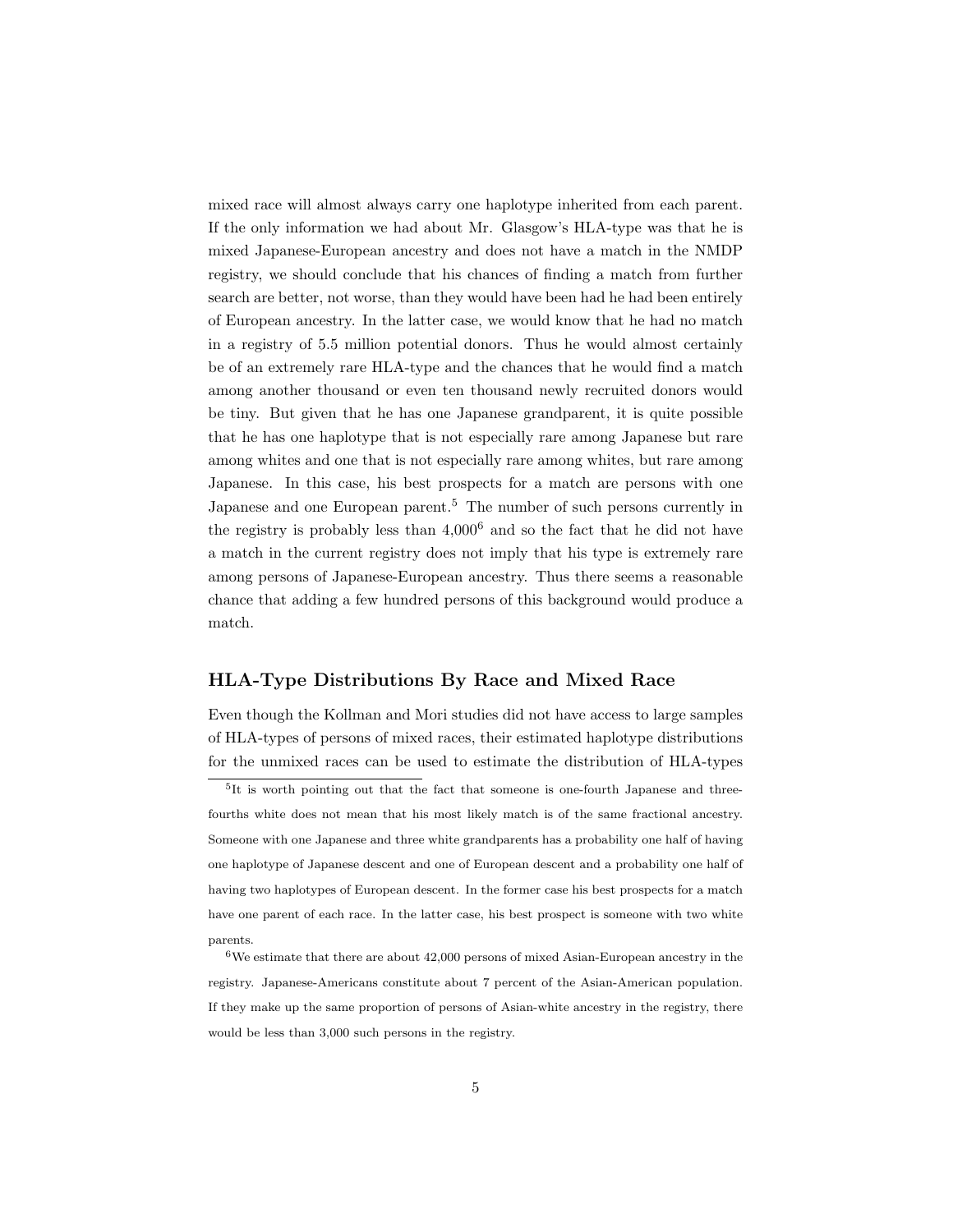for any desired mixed race combination. This is made possible by applying the simple combinatorics of sexual reproduction. A person with one parent of race X and one of race Y could acquire the six alleles  $a_1, a_2, b_1, b_2, dr_1$ , and  $dr_2$  in any one of 8 ways. She could inherit the three alleles  $a_1, b_1$ , and  $dr_1$  from the parent of race X (in the form of haplotype  $a_1b_1dr_1$ ) and the remaining alleles  $a_2,b_2$ , and  $dr_2$  (in the form of haplotype  $a_2b_2dr_2$ ) from the parent of race Y. Alternatively, she could inherit the haplotype  $a_2b_1dr_1$  from the parent of race X and the haplotype  $a_1b_2dr_2$  from the parent of race Y. There are a total of 8 such combinations. Since we have the estimated haplotype distribution for each race, we can calculate the probability of each of these eight combinations for a person with parents of races  $X$  and  $Y$ . Adding these 8 probabilities we have the probability that the individual's HLA-type is given by the alleles  $a_1, a_2, b_1$ ,  $b_2$ ,  $dr_1$ , and  $dr_2$ .

Having calculated the distribution of HLA-types for persons of specific mixed races, we use the method described in our earlier paper [2] to calculate the probabilities that persons of each race and mixed race will have an HLA match in the NMDP registry. To perform this calculation we need to estimate the number of persons of each race and mixed race in the registry. The NMDP reports the number of self-designated whites, African-Americans, Asian-Americans and Hispanics in the registry. They also report that

With the estimated distribution of HLA-types for each mixed race group, we can calculate the probability that persons of each single and mixed race group will find a match in a registry, given the number of persons of each race and mixed race in the registry. They also report that 210,000 registrants are of "multiple race" but does not specify the racial combinations. We allocated these persons among the possible combinations of pairs in the proportions that these mixes reported in the 2000 U.S. census. The resulting estimates of numbers of registrants of each type appear in the first column of table 1. In the second column of this table, we report our estimates of the probability that a person in each group does not have a match in the registry.

It is interesting to see that Americans of mixed race do not fare as badly as might be expected. Those with one white parent and one minority parent parent are slightly more likely to find a match in the registry than persons with two parents from the same minority group. While these individuals are less likely to have a match in the minority population than those whose parents both belong to that minority, they are more likely to have a match in the white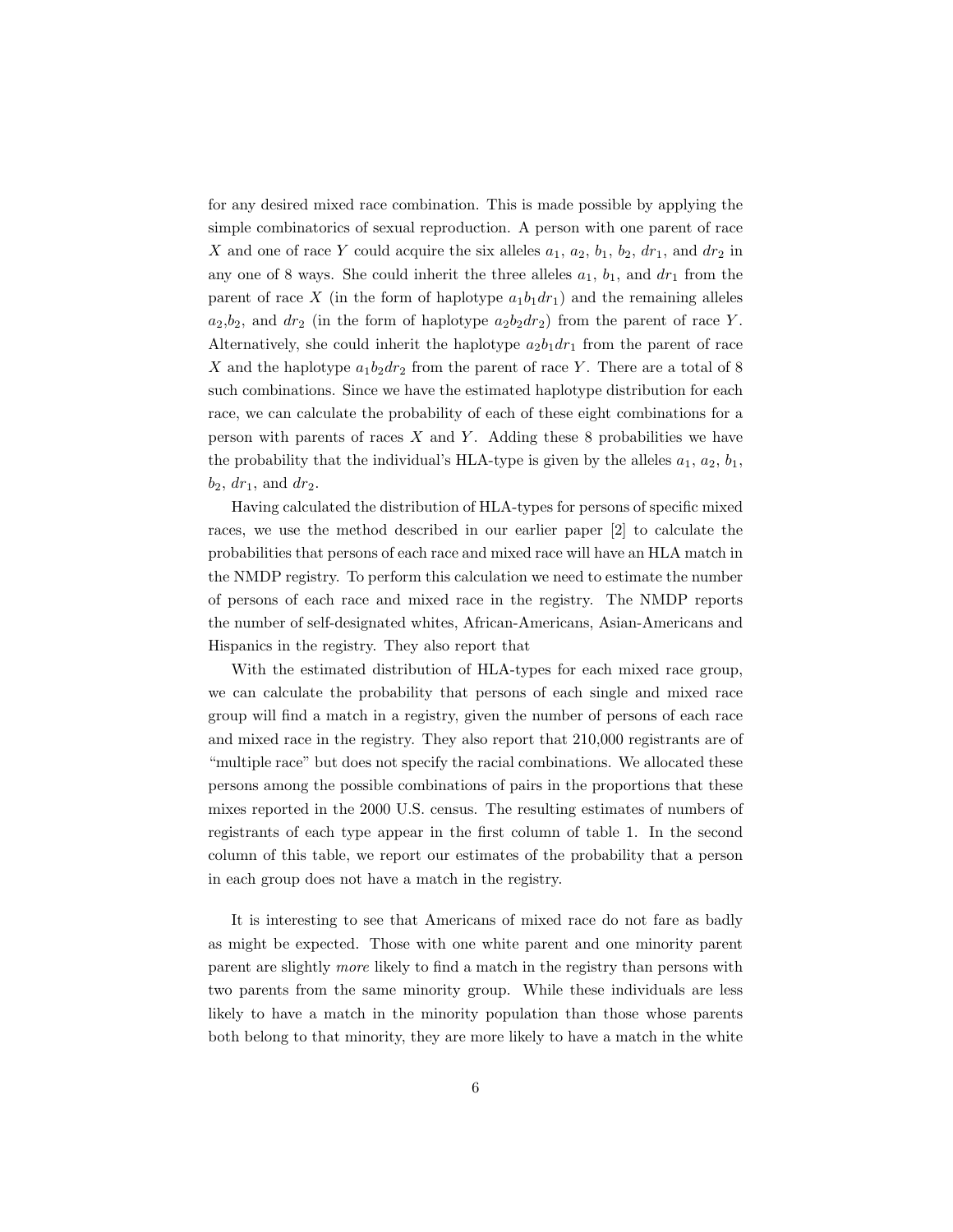|                               |             | Number of Prob No Match in |
|-------------------------------|-------------|----------------------------|
| Race                          | Registrants | NMDP Registry              |
| White                         | 5,300,000   | 0.07                       |
| African-American              | 550,000     | 0.41                       |
| Asian-American                | 520,000     | 0.22                       |
| Hispanic                      | 690,000     | 0.17                       |
| Mix: African-Amer, White      | 36,700      | 0.28                       |
| Mix: Asian-Amer, White        | 42,700      | 0.20                       |
| Mix: Hispanic, White          | 77,700      | 0.13                       |
| Mix: African-Amer, Asian-Amer | 6,700       | 0.49                       |
| Mix: African-Amer, Hispanic   | 37,400      | 0.34                       |
| Mix: Asian-Amer, Hispanic     | 8,700       | 0.27                       |

Table 1: Probability of No Match in Registries

 $\overline{1}$ 

registry. Table 2 compares the match probabilities of persons of minority races with those of mixed parentage. The first column shows the probability that an individual will find a match of his or her minority parent's race.<sup>7</sup>

<sup>7</sup>These estimated probabilities of not finding a match for the "pure" races differ from the estimates we made in [2] for two reasons. The current estimates are based on haplotype distributions from the Kollman study while the earlier estimates were based on haplotype distributions from the Mori study. The current estimates use the 2008 NMDP registry size and the earlier estimates used the corresponding figures for the 2006 registry. To check for consistency of the Mori-based and Kollman-based results, we compared estimates of probabilities of finding a match with the two estimated haplotype distributions while holding the registry size constant at the 2006 level. The results were reassuringly similar. Using the Mori haplotype distribution, the estimated probabilities of finding a match were .922 for whites, .623 for African-Americans, .793 for Asian-Americans, and .835 for Hispanic-Americans. Using the Kollman haplotype data, these estimates were .922 for whites, .567 for African-Americans, .755 for Asian-Americans, and .807 for Hispanics.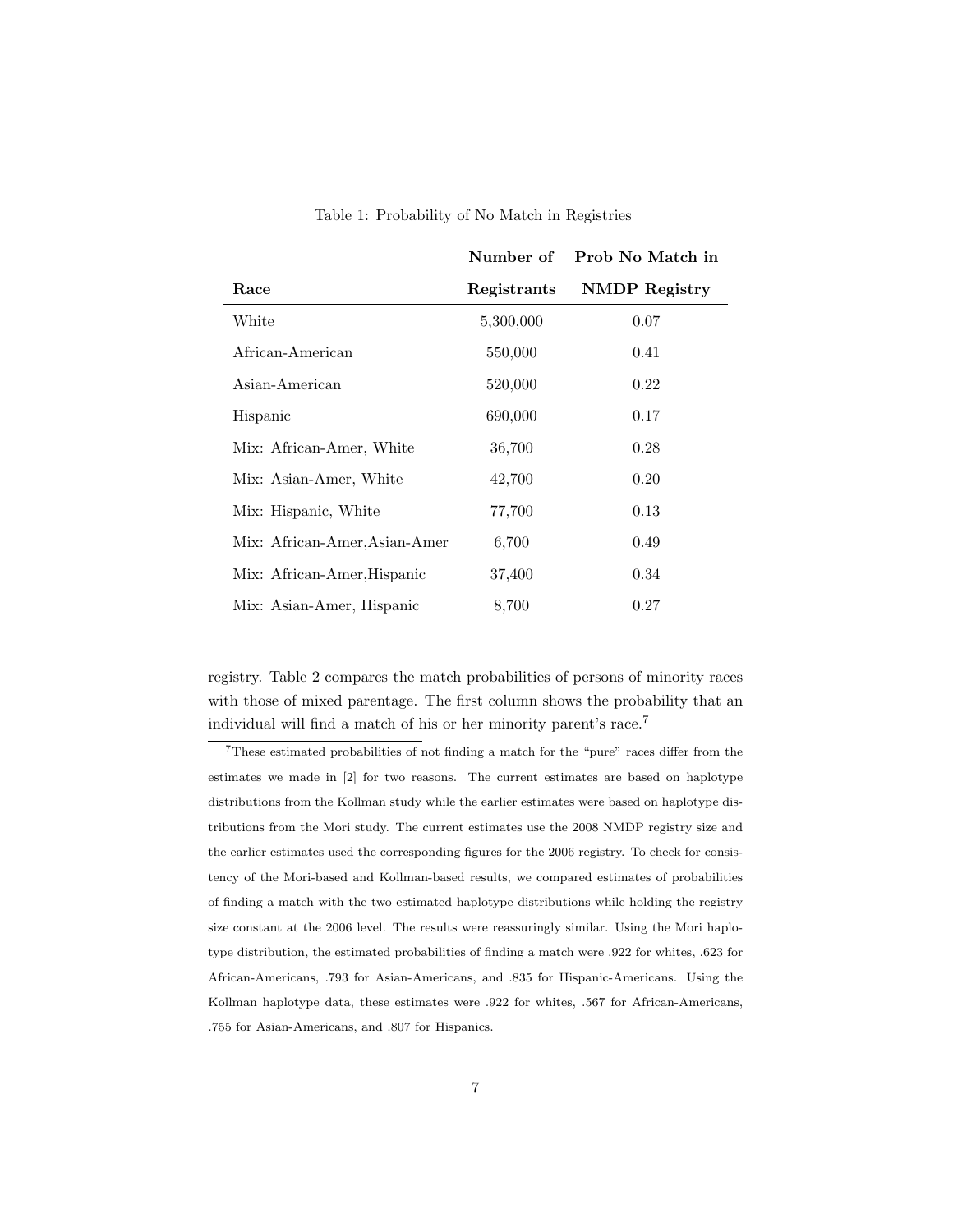The second column shows the probability that the individual will find a match in the registry of whites and the third column is the probability that the individual will find a match of any race.

| Race of            | Prob of                    | Prob of | Prob of   |
|--------------------|----------------------------|---------|-----------|
| Patient            | Minority Match White Match |         | Any Match |
| Asian              | .64                        | .45     | .78       |
| Asian-White Mix    | .40                        | .69     | .80       |
| African            | .41                        | .30     | .59       |
| African-White Mix  | .36                        | .59     | .72       |
| Hispanic           | .63                        | .69     | .83       |
| Hispanic-White Mix | .68                        | .82     | .87       |

Table 2: Probability of Match in NMDP by Source

Those who have parents of two different minorities do not fare as well. We see from Table 1 that those with one Asian-American parent and one African-American parent are less likely to find a match than those who have two Asian-American or two African-American parents. Those with one Hispanic and one Asian-American parent, have smaller probabilities of a match than those with two Hispanic or two Asian-American parents. Those with one African-American parent and one Hispanic parent have a better chance of a match than those with two African-American parents, but a smaller chance than those with two Hispanic parents.

## Benefit Cost Analysis

In our earlier paper [2], we showed how to estimate the expected number of lives saved by adding new registrants of specified race. To do so, we estimate the probability that the new registrant will be the only match for some patient needing a transplant and multiply this probability by the probability that having a match rather than not having a match will save the patient's life. Table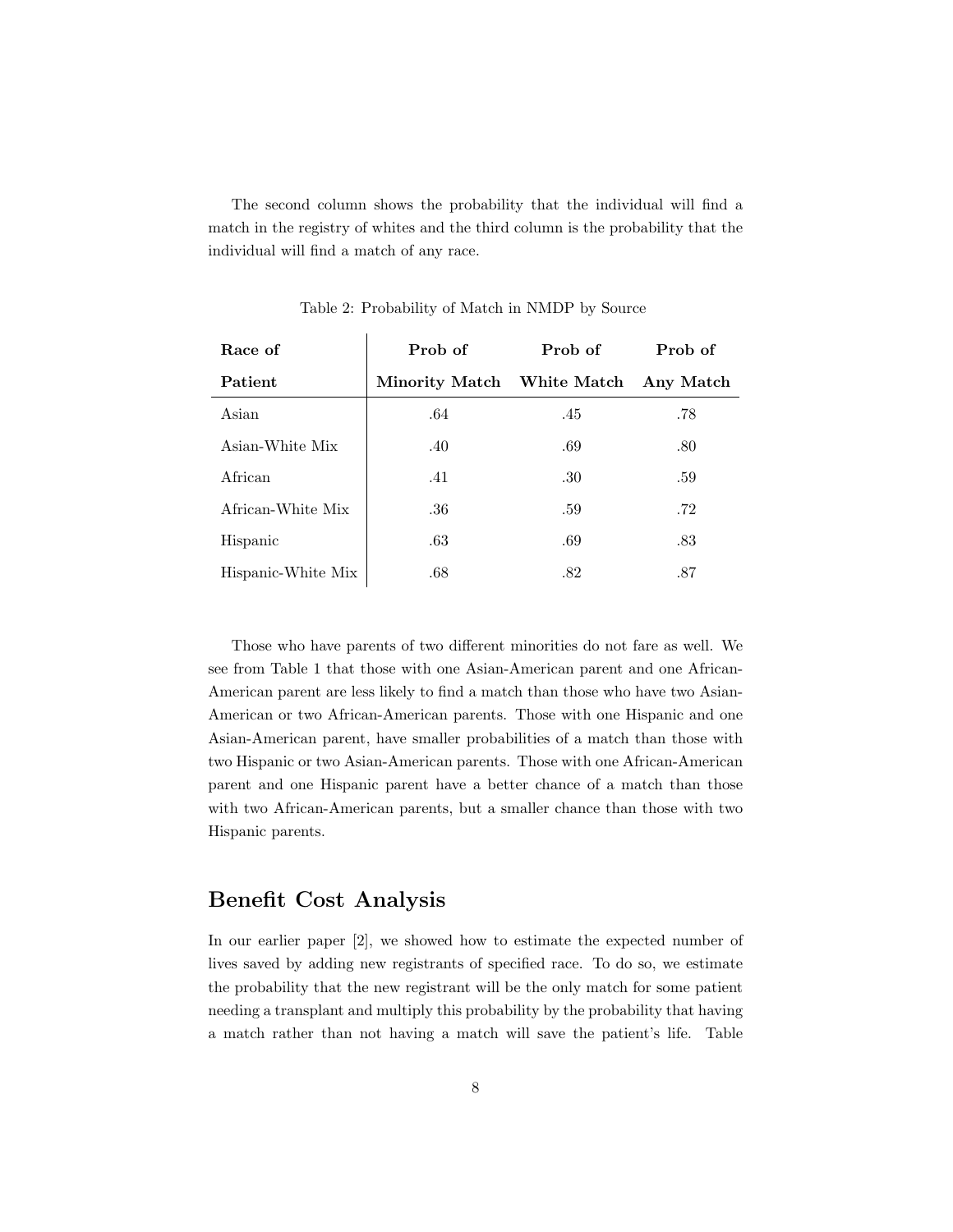3 reports the results of this calculation for adding adding 1000 registrants of specified race to the NMDP registry.

| Race                          | <b>Expected Lives</b> |
|-------------------------------|-----------------------|
| White                         | 0.0096                |
| African-Amer                  | .050                  |
| Asian-Amer                    | .020                  |
| Hispanic                      | 0.021                 |
| Mix: African-Amer, White      | 0.030                 |
| Mix: Asian-Amer, White        | 0.018                 |
| Mix: Hispanic, White          | 0.015                 |
| Mix: African-Amer, Asian-Amer | 0.032                 |
| Mix: African-Amer, Hispanic   | 0.036                 |
| Mix: Asian-Amer, Hispanic     | 0.022                 |

Table 3: Lives Saved By 1000 New Registrants: By Race of Registrant

 $\mathbf{I}$ 

## Improving Estimated Haplotype distributions

To estimate the distribution of HLA-types among persons of mixed race, we have used haplotype distributions estimated by Kollman and Mori assumed that individuals always marry within their racial group. Yet we use these estimated haplotype distributions to estimate the HLA-types of persons whose parents did not marry within their race. The Kollman and Mori haplotype distributions for a race could be distorted if a large proportion of those who declare themselves to be of that race actually have parents of two different races.

The U.S. census for 2000 for the first time allowed individuals to declare themselves to be of more than one race. In previous censuses, one had to choose a single race. In the 1990 U.S. census, parents were asked to designate the race of their children, where "mixed race" was not an admissible answer. Zhenchao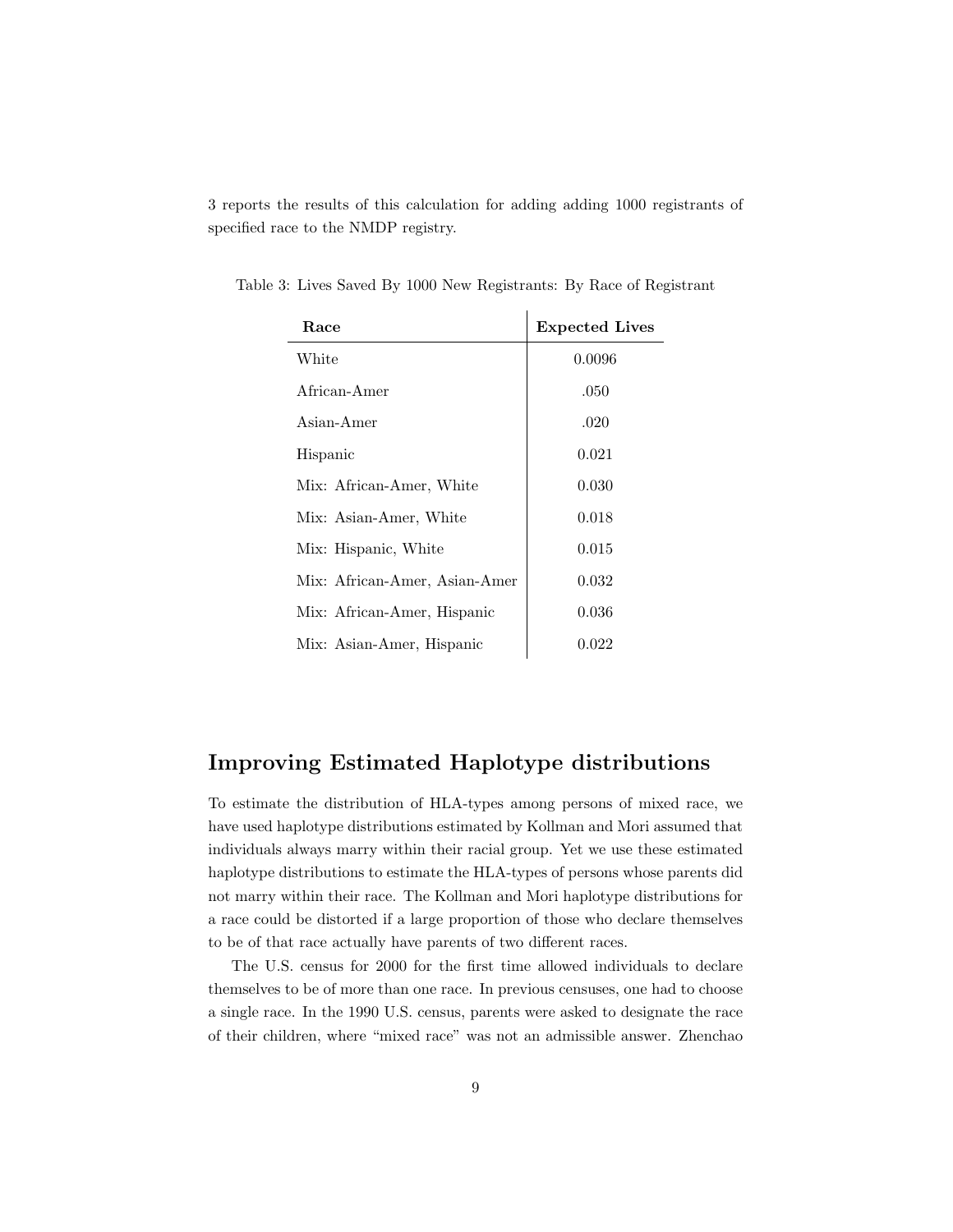Qian [12] examined this census data to estimate the fraction of children of mixed-race marriages who were declared to be of each of the parental races. He found that approximately 60% of children of and African-American and a white American designated their children as African-American and about 40% of children of an Asian-American and a white American designated their children as Asian-American.

In the census of 2000, the number of persons who declared themselves to be white and some other race was less than half of one percent of the white population. The number of persons who declared themselves to be African-American and some other race was about 3.5 percent of the African-American population. The number of persons who declared themselves to be Asian-American and some other race was almost 12 percent of the Asian-American population.

These facts suggest that the assumption of within-race marriage is unlikely to significantly distort estimates of the haplotype distributions for whites or for African-Americans.<sup>8</sup> The estimates for Asian-Americans are more problematic. In addition to the prevalence of marriage to non-Asians, it seems clear that marriage patterns among the parents of the current generation of Asian-Americans were far from homogeneous. According to the U.S. census, the distribution of national origins of the current Asian-American population of the U.S. is as follows:

| Fraction |
|----------|
| 0.24     |
| 0.17     |
| 0.17     |
| 0.10     |
| 0.10     |
| 0.08     |
| 0.07     |
| 0.06     |
|          |

These Asian populations have been geographically separated for many generations with little mating between them. Available data from many studies indicate that the distribution of HLA-types is quite different in these distinct populations [4]. Pritchard, Stephens, and Donnelly [11] study a problem that is similar to this, which they refer to as one of "cryptic" population structure. Assuming that mating is random within sub-populations, the authors propose a

<sup>8</sup>Add some discussion of the genetic evidence in [16].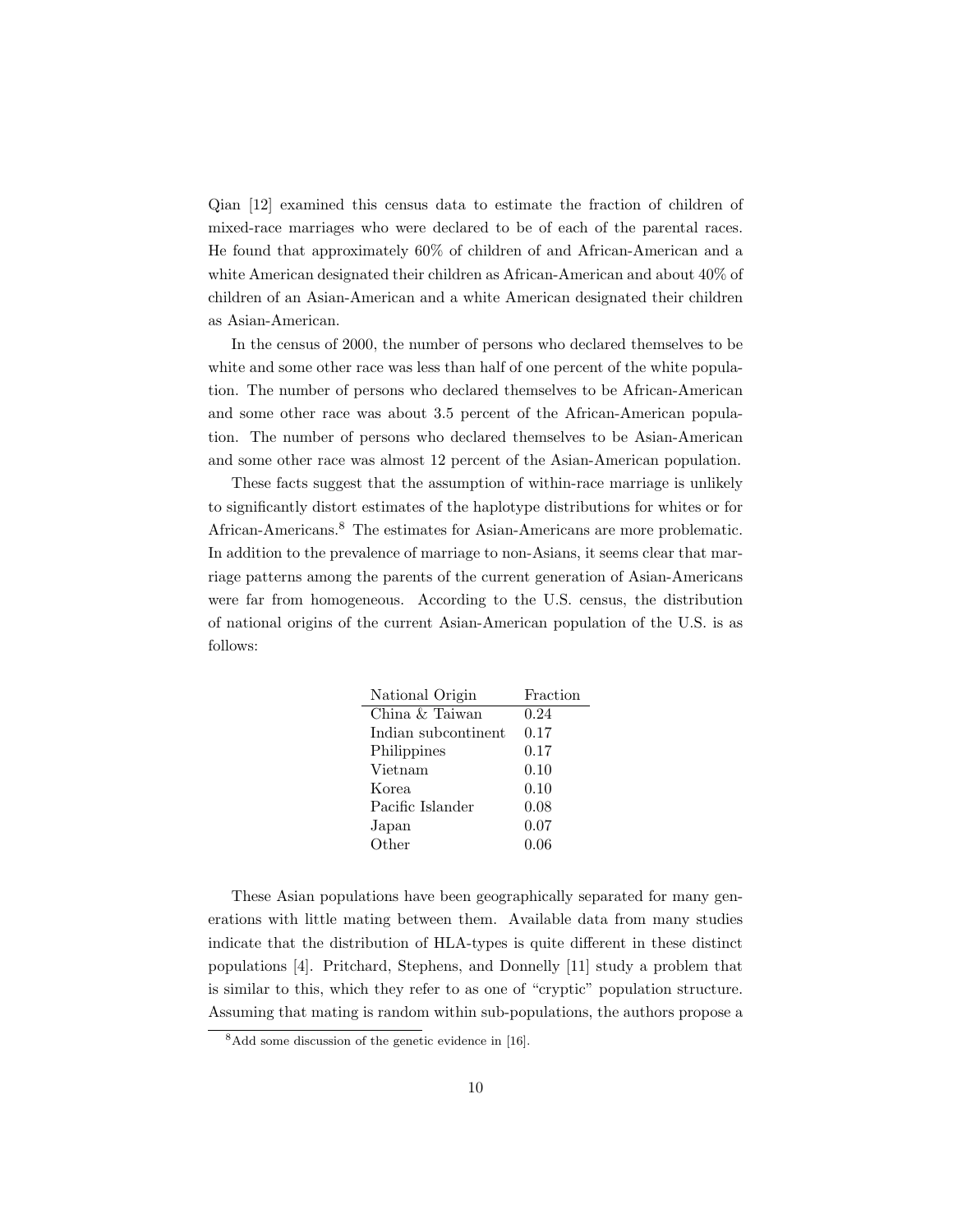Bayesian statistical method for extracting from aggregated data on genotypes, the distribution of alleles in sub-populations and the proportions of the total population belonging to each subpopulation.

The problem studied by Pritchard et al differs from the one that we pose in some ways. They study distribution of alleles at many separate unlinked loci, while Mori and Kollman work with observations of six alleles-phenotypes with the alleles located in three tightly linked, but extremely polymorphic, loci. We have some additional information that can inform our priors. For example, we know the approximate proportions of the Asian-American population who belong to distinct groups, as stated in the table above. These could be used to set prior probability distributions on the proportions of the registry who belong to each group. There also exist several studies that estimate the distribution of HLA-haplotype distributions in relatively small samples from localized regions. Examples include estimates for Korea [6], China[15] and [14], Taiwan [13]) and India [1] for several regions of Europe [3], for France [10], for Sardinia [8] and for Wales [5]. The Proceedings of the Twelfth International Histocompatibility Workshop has published lists of estimated two and three locus HLA haplotype distributions for quite narrowly-defined national and regional populations throughout the world. [4] These estimates are usually based on samples of only a few hundred individuals and hence can provide reliable information only about the distributions of the most common haplotypes. However, it is possible that they could be used in conjunction with large sample phenotype distributions such as the NMDP or other large national bone marrow registries to estimate the distribution of haplotypes in localized populations. The intuition here is that if one observes a phenotype that is likely to be the union of haplotypes h and h' where h is known to be common in population  $X$  and not elsewhere, then this is a hint that haplotype  $h'$  is more common in population X than elsewhere.

It is likely that the Mori-Kollman style estimates of haplotype distributions for coarse grained populations could be improved by means of an approach similar to that of Pritchard et al so as to produce estimated haplotype distributions for at least major subpopulations of the Asian group. Similar results might make it possible to separate subpopulations from the self-declared "white" and Hispanic groups.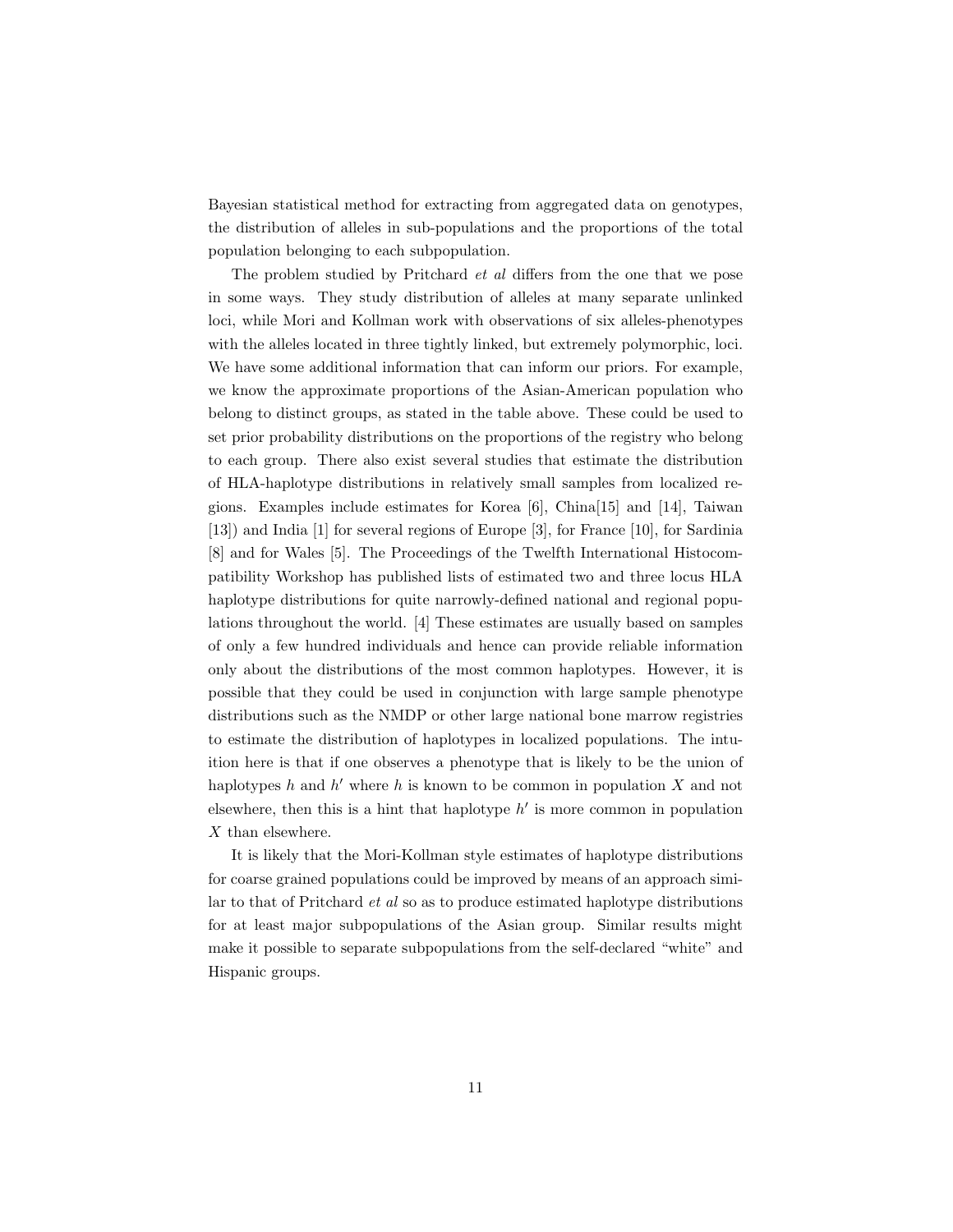### References

- [1] Suraksha Agrawal, K. Arundhati, Uddalak Bhardwaj, and Suhasini Bhatnagar. HLA antigen and haplotype frequency in Bhargavas and Chaturvedies of UP (India). Indian Journal of Human Genetics, 5(1):25– 30, 1999.
- [2] Theodore C. Bergstrom, Rodney Garratt, and Damien Sheehan-Connor. One chance in a million: Altruism and the bone marrow registry. to appear in American Economic Review currently available at http://repositories.cdlib.org/ucsbecon/dwp/3-07/, September 2007.
- [3] J G Bodmer, L J Kennedy, J Lindsay, and A M Wasik. Applications of serology and the ethnic distribution of three locus HLA haplotypes. British Medical Bulletin, 43(1):94–121, 1987.
- [4] Dominique Charron. Proceedings of the twelfth international histocompatibility workshop. EDK, Paris, 1997.
- [5] C. Darke, M.G. Guttridge, J. Thompson, S. McNamara, and J. Streetand M. Thomas. Hla class i (A, B) and ii (DR, DQ) gene and haplotype frequencies in blood donors from Wales. Experimental and Clinical Immunogenetics, 15(2):69–83, 1998.
- [6] Se Jong Kim, In Hong Choi, and Jeu Deuk Kim. HLA-DR antigens and hla-b:dr haplotypes in Koreans. Yonsei Medical Journal, 24(1):34–37, 1983.
- [7] Craig Kollman, Martin Maiers, Loren Gragert, Carlheinz Müller, Michele Setterholm, Machteld Oudshoorn, and Carolyn Katovich Hurley. Estimation of HLA-A -B -DRB1 haplotype frequencies using mixed resolution data from a national registry with selective retyping of volunteers. Human Immunology, 68(12):950–958, December 2007.
- [8] Rosanna Lampis, Laura Morelli, Mauro Congia, Maria Doloretta Macisand Annapaola Mulargia, Miriam Loddo, Stefano De Virgiliis, Maria Giovanna Marrosu, John A. Todd, and Francesco Cucca1. The inter-regional distribution of HLA class ii haplotypes indicates the suitability of the Sardinian population for casecontrol association studies in complex diseases. Human Molecular Genetics, 9(20):2959–2965, 2000.